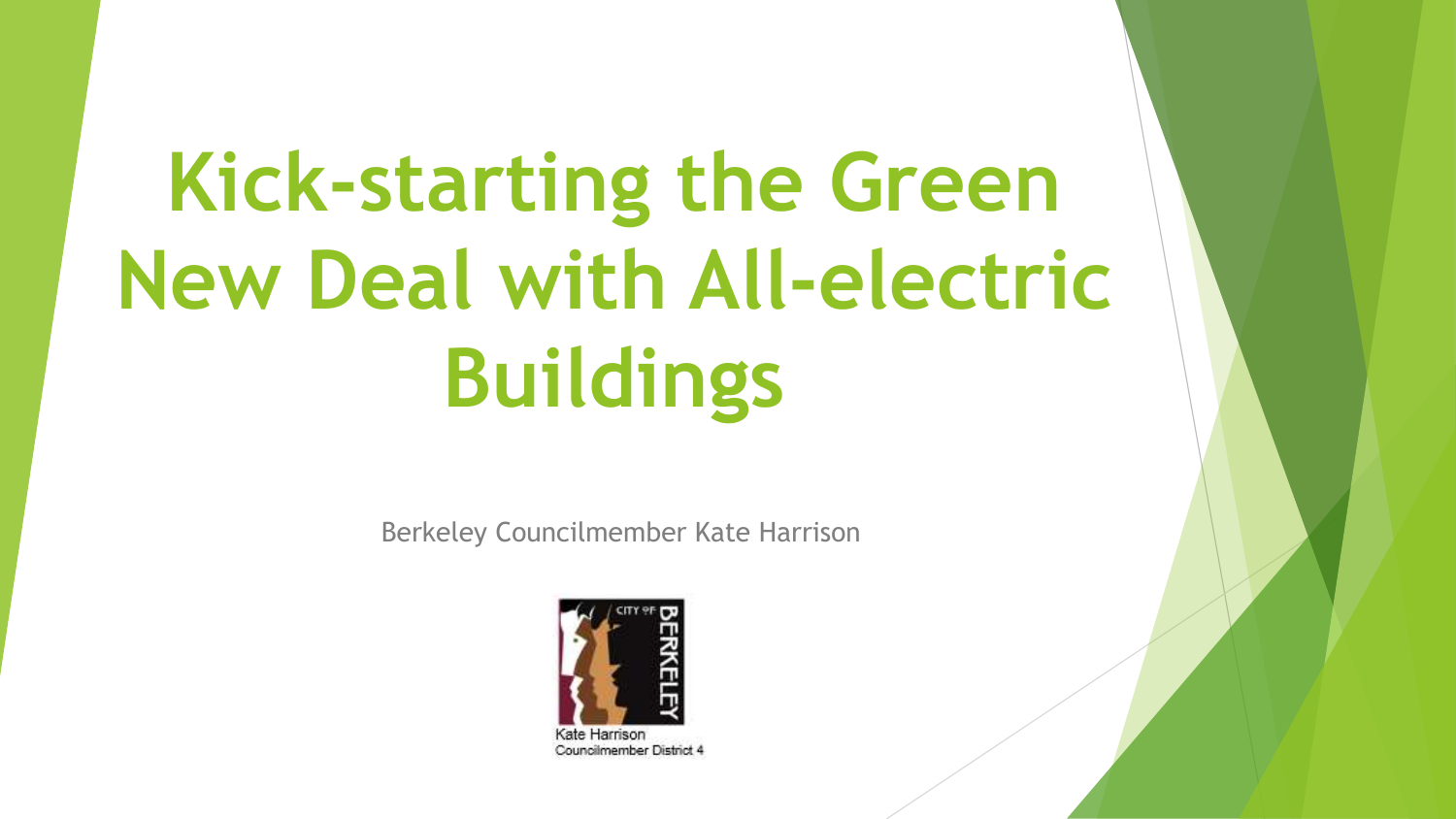**Fundamental to the Green New Deal:**  *Our Obligation to Equitably Reduce Emissions Faster than the IPCC's Global Targets*

**H. RES. 109 - Rep. Ocasio-Cortez (2019)**

▶ "... because the United States has ... emitted 20 percent of global greenhouse gas emissions … and has a high technological capacity, [it] must take a leading role in reducing emissions through economic transformation;" p. 3 2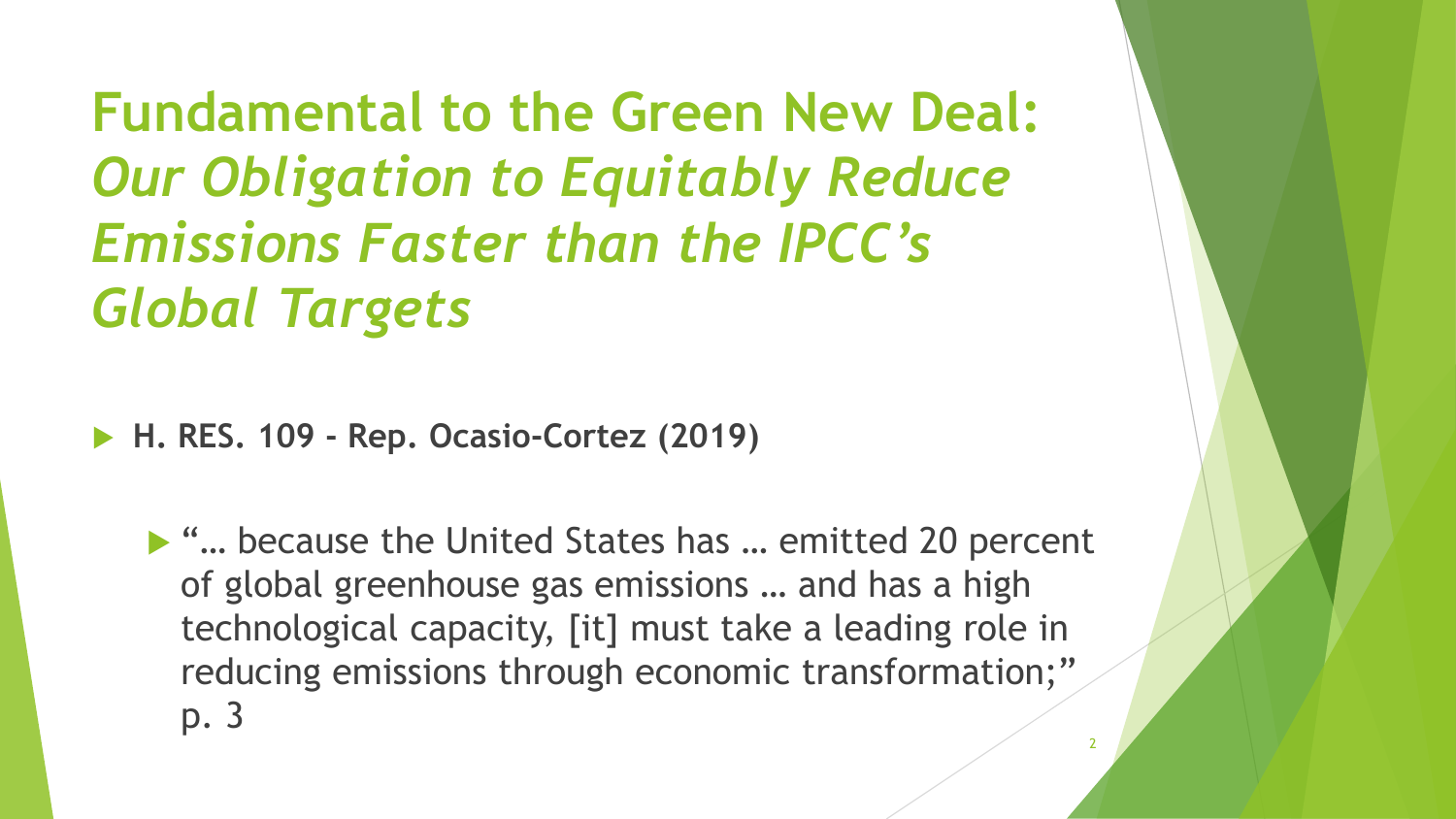#### **The State's Approach to Date Doesn't Adequately Address the Climate Emergency**

- Energy efficiency (conservation) only *indirectly* lowers carbon
- ▶ Vastly undervalues social cost of carbon
	- CEC 2019 Cost of Carbon: \$18
	- No consideration of seismic, health or stranded assets
- ▶ Other metrics: social cost of \$37 and \$1,500 per metric ton of CO2
- ▶ CEC efficiency standards have historically favored fossil fuel over electricity

| <b>Organization</b>                                    | <b>Alternative Social Cost of Carbon</b>                |
|--------------------------------------------------------|---------------------------------------------------------|
| <b>Stockholm Environment</b><br>Institute study (2012) | $$900$ to $$1,500$ per metric<br>ton of CO <sub>2</sub> |
| Obama Administration (2013)                            | \$37 per metric ton of CO2                              |
| <b>Stanford University study</b><br>(2015)             | \$200 per metric ton of CO2                             |
| UC San Diego study (2018)                              | \$417 per metric ton of CO2                             |
| <b>CPUC (2018)</b>                                     | \$123 per metric ton of CO2                             |
| ٦                                                      |                                                         |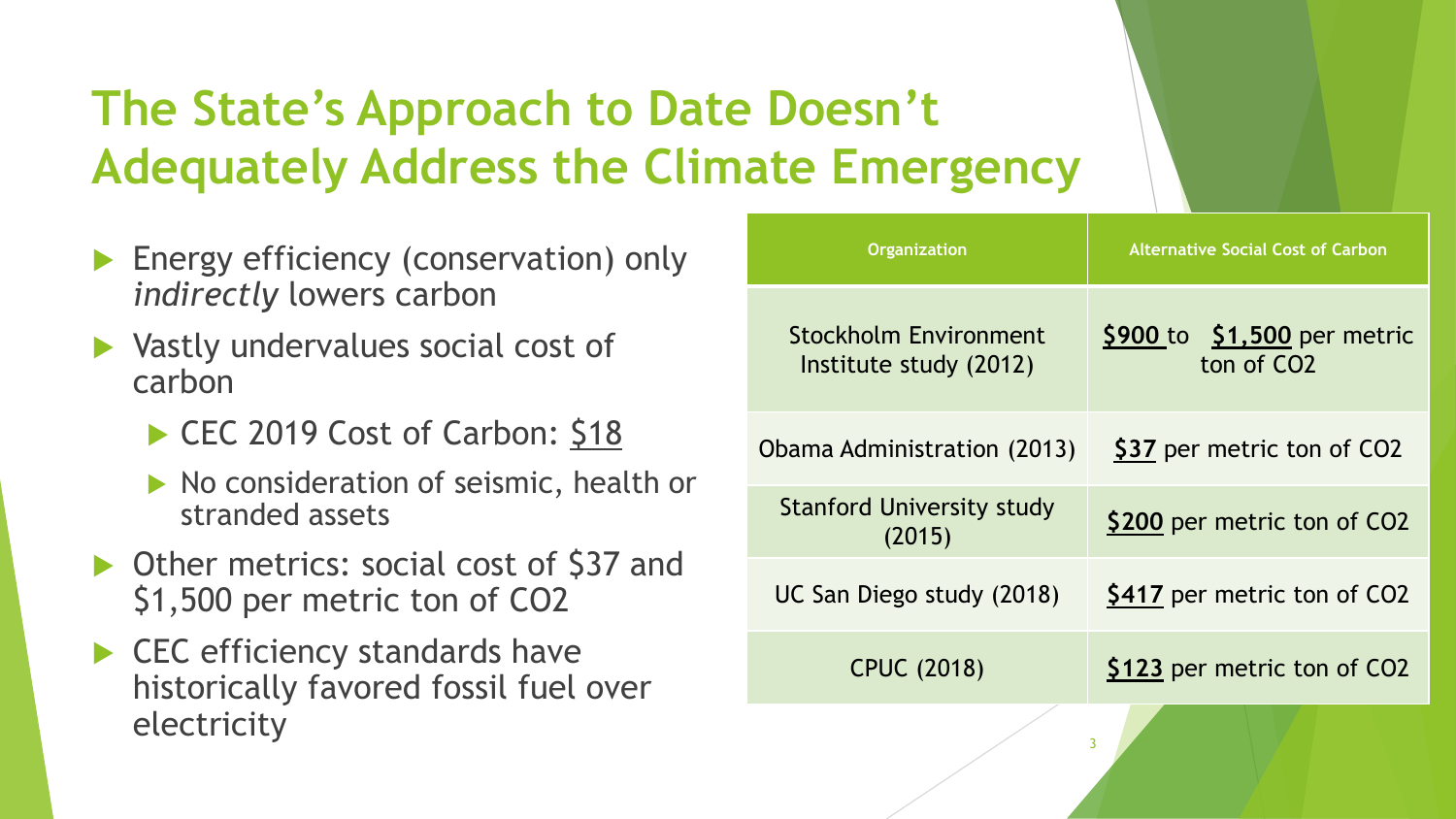## Buildings are a primary source but it isn't just the natural gas

On-site natural gas combustion accounts for **15%** of California's GHGs (NRDC)

**+27%** of Berkeley's GHGs ~**35%** of San Francisco's

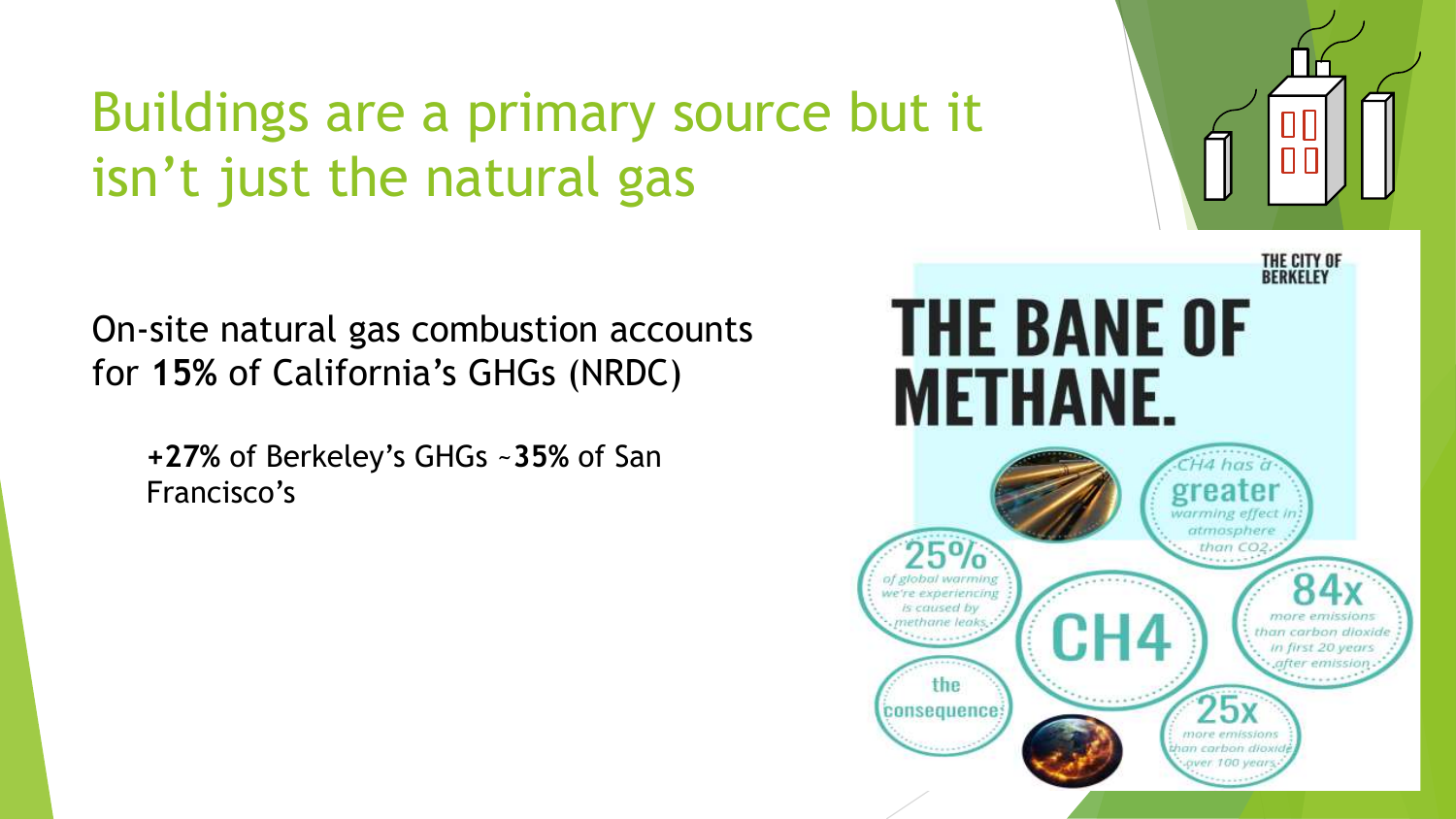# **Visualizing Berkeley's climate emergency (620,000 MTCO2 Eq.)**

It is equivalent to consuming 70 million gallons of gasoline.



To sequester these greenhouse gases, 730 thousand acres of forests would have to be planted.

**A** = hundred thousand acres of forest



Transportation





That's equivalent to 1.5 billion miles of driving, or driving to the planet Jupiter and back twice! See more at bit.ly/ghgcoal.



That's an area over 64 times the size of Berkeley and over one and a half times the size of Alameda County! See more at bit.ly/ghgforests.

Sources: Berkeley Climate Action Plan Update 2018; Environmental Protection Agency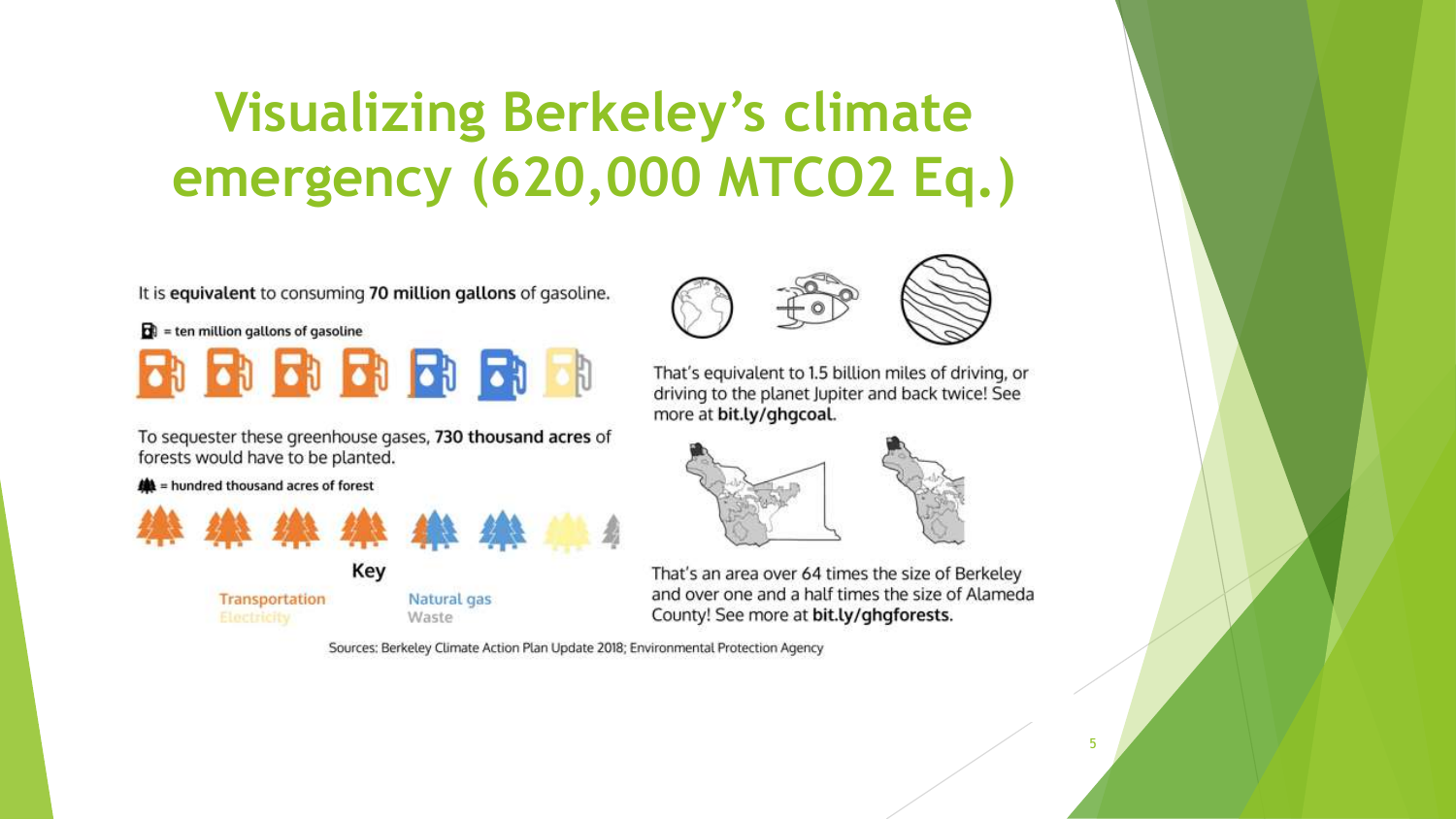#### **We Cannot Afford to Wait for State & Federal Action; Cities Retain Sovereignty in Key Areas**

- ▶ The California and United States Constitutions gives cities police powers to adopt building standards that provide for their community's **health, safety and welfare**.
- **Article XI, Sec. 7.** of the CA Constitution: "A county or city may make and enforce within its limits all local, police, sanitary, and other ordinances and regulations not in conflict with general laws."

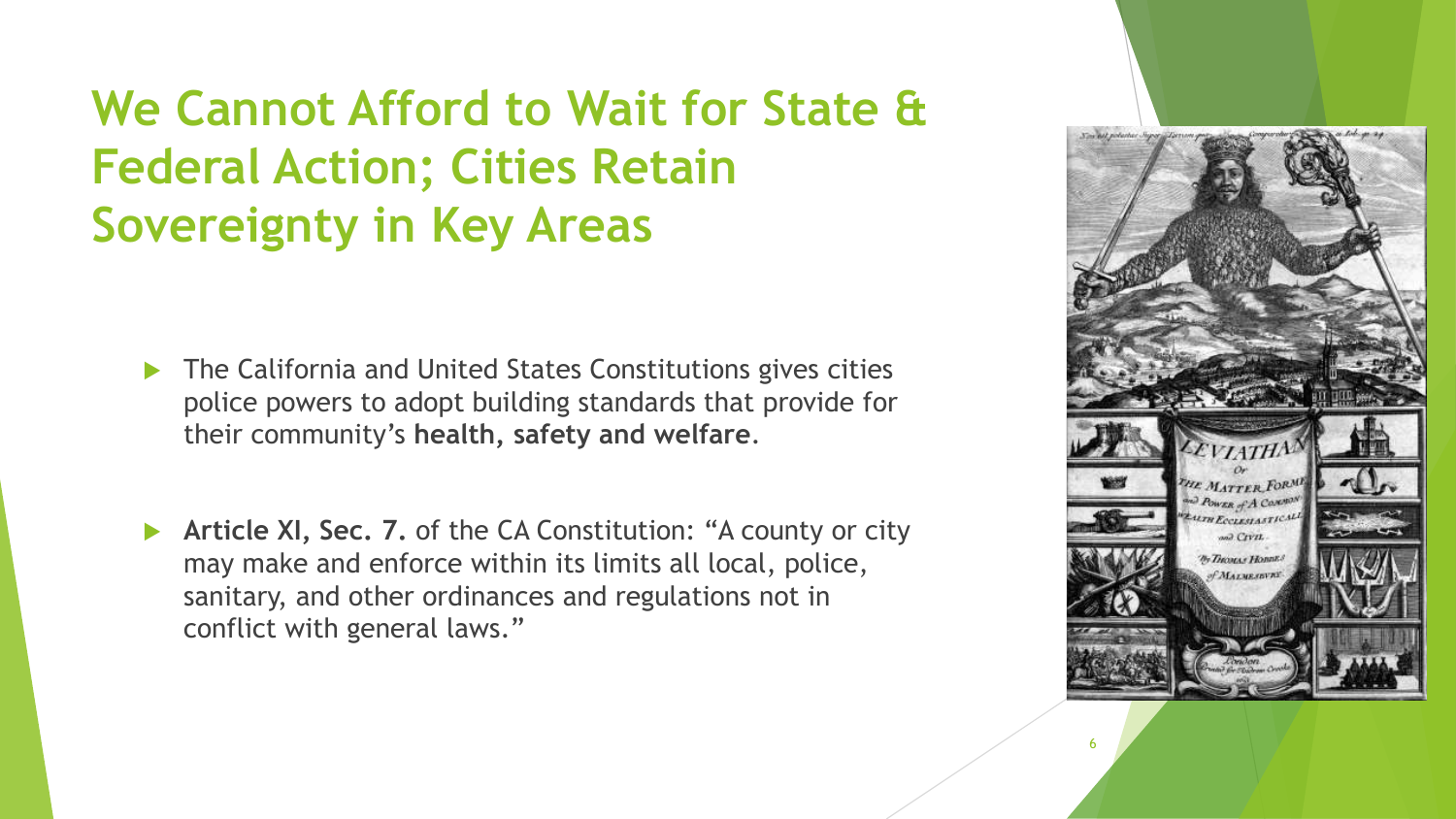#### **Health & Safety**

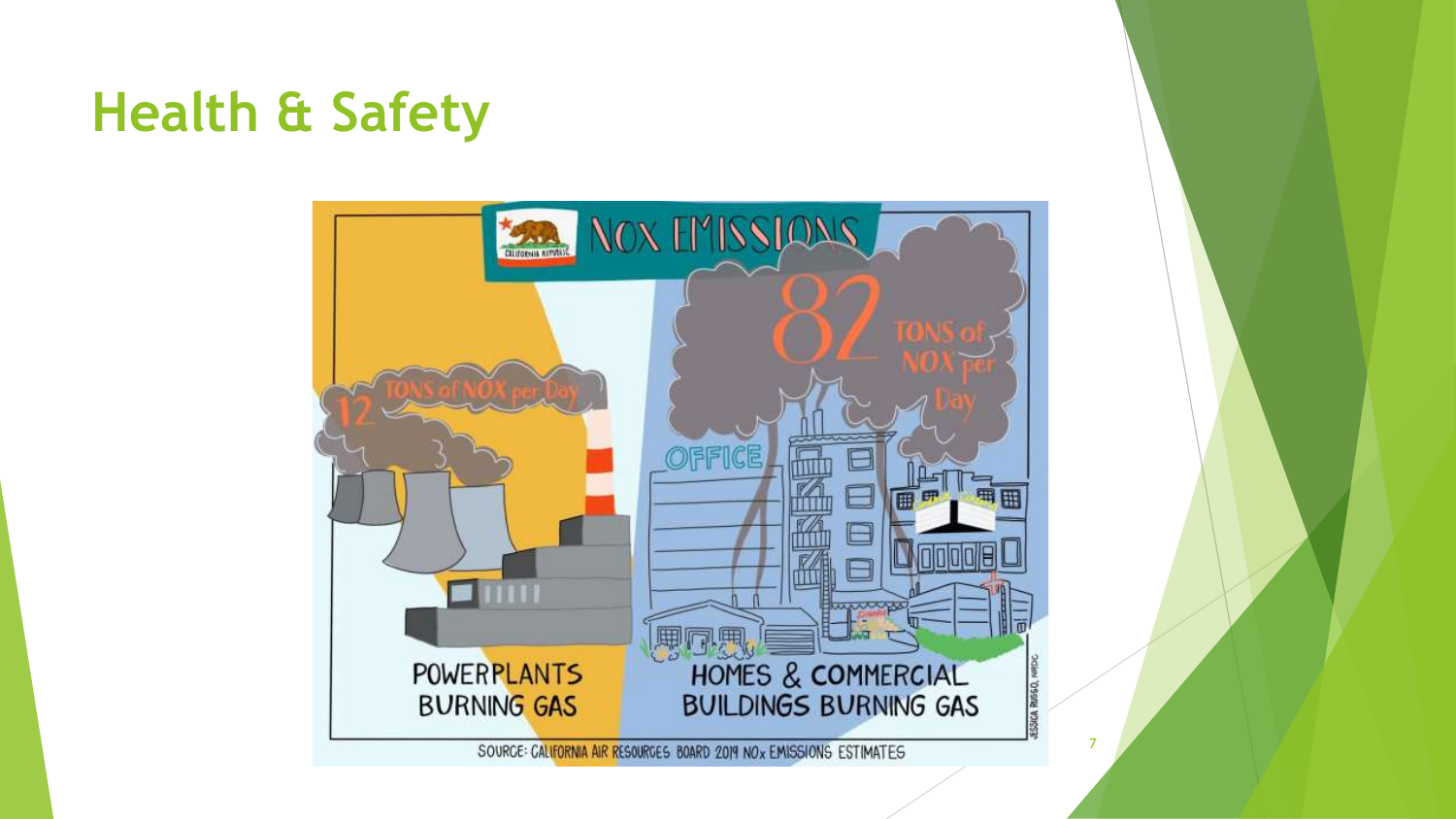#### **Health & Safety**

- Natural gas produces **hazardous nitrogen dioxide, carbon monoxide, formaldehyde** at levels not allowed outdoors, all made worse with super-efficient buildings
	- ▶ We spend 68% of our time in our homes and nearly 100% indoors
- A 2019 CEC study found that statewide decarbonization, including building decarbonization, could be "justified solely on public health grounds."
- Gas is particularly **dangerous on an earthquake fault**
	- San Bruno pipeline explosion, fires after Loma Prieta

Electricity is **easier to reinstate** after disasters; more resilient



ome, SPA Risk, LLC. Image compiled by M. Germeraad, Association of Bay Area -Metropolitan Transportation Commission, Base image from Google Earth, County lines from Esn, copyright 2014, used herein under license

This map of California's San Francisco Bay region shows areas burned as a result of fires caused by the hypothetical magnitude-7.0 mainshock of the HayWired earthquake scenario on the Hayward Fault. Warmer colors show areas with greater building losses. Effects are most severe near the Hayward Fault itself. These fires would result in a loss of residential and commercial building floor area, equivalent to more than 52,000 single-family homes. The fires following the mainshock would be directly responsible for the loss of hundreds of lives, a total build-<br>ing replacement value of almost \$16 billion, and total property losses approaching \$30 billion (2016 dollars). Areas (polygons) shown are based on distance to the closest fire station.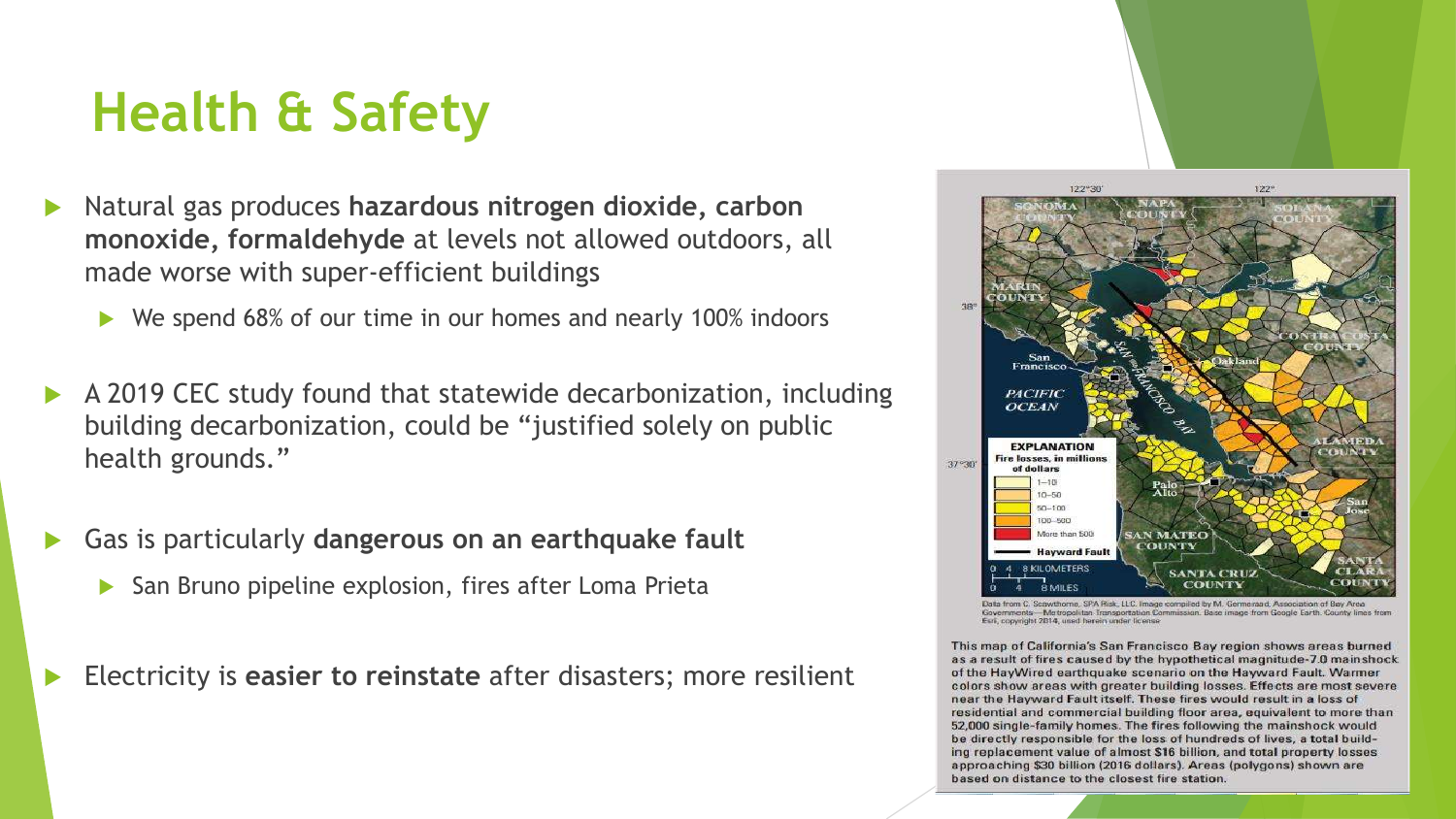## **Equity**

- Reality: new construction is primarily occurring in low-income, already polluted communities
	- $\triangleright$  New gas infrastructure pollution exacerbates the disparate impact of environmental inequities
- Most Californians are tenants and cannot choose which appliances are installed their homes
- ▶ Low-income people will be the most impacted by rising natural gas prices and the impact of stranded assets
	- ▶ SoCalGas: requested a 30-percent increase (42-percent nominal) in gas revenue requirement between 2018-2022

9

▶ PG&E: 15-percent (24-percent nominal) between 2019 and 2022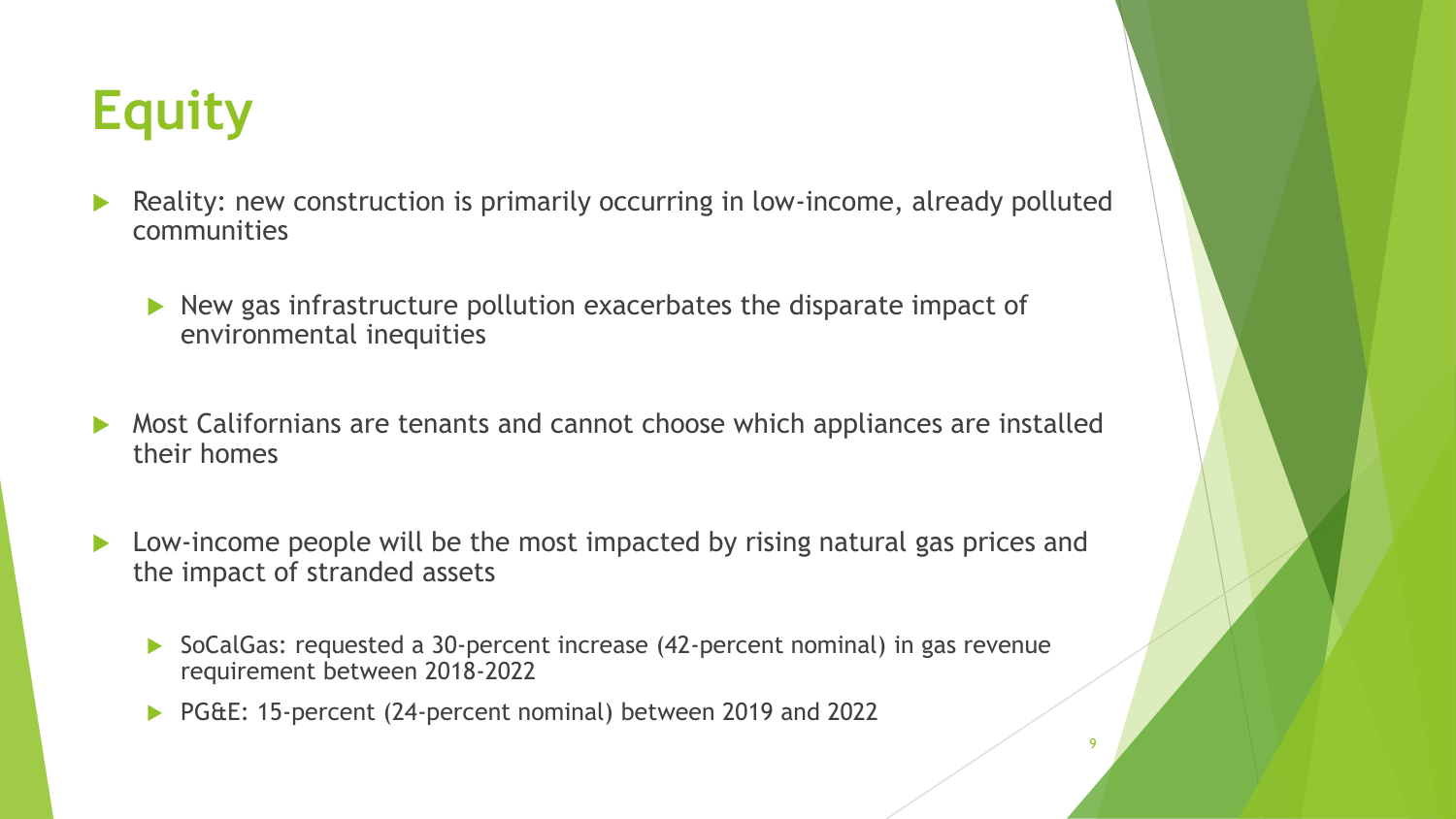#### **Economics**

- Rocky Mountain Institute study: up to **\$24k** savings per single-family home
- Statewide Buildings Codes and Standards Team study: average of **\$5k** savings per single-family home and **\$2k** per multi-family unit
- **Lifecycle utility savings** for building owners and renters
	- **Stranded assets should not continue burdening people in new buildings**
	- PG&E has asked the CPUC for a **significant gas rate hike** to pay for aging gas assets
- Gas prices subject to **volatility** from natural disasters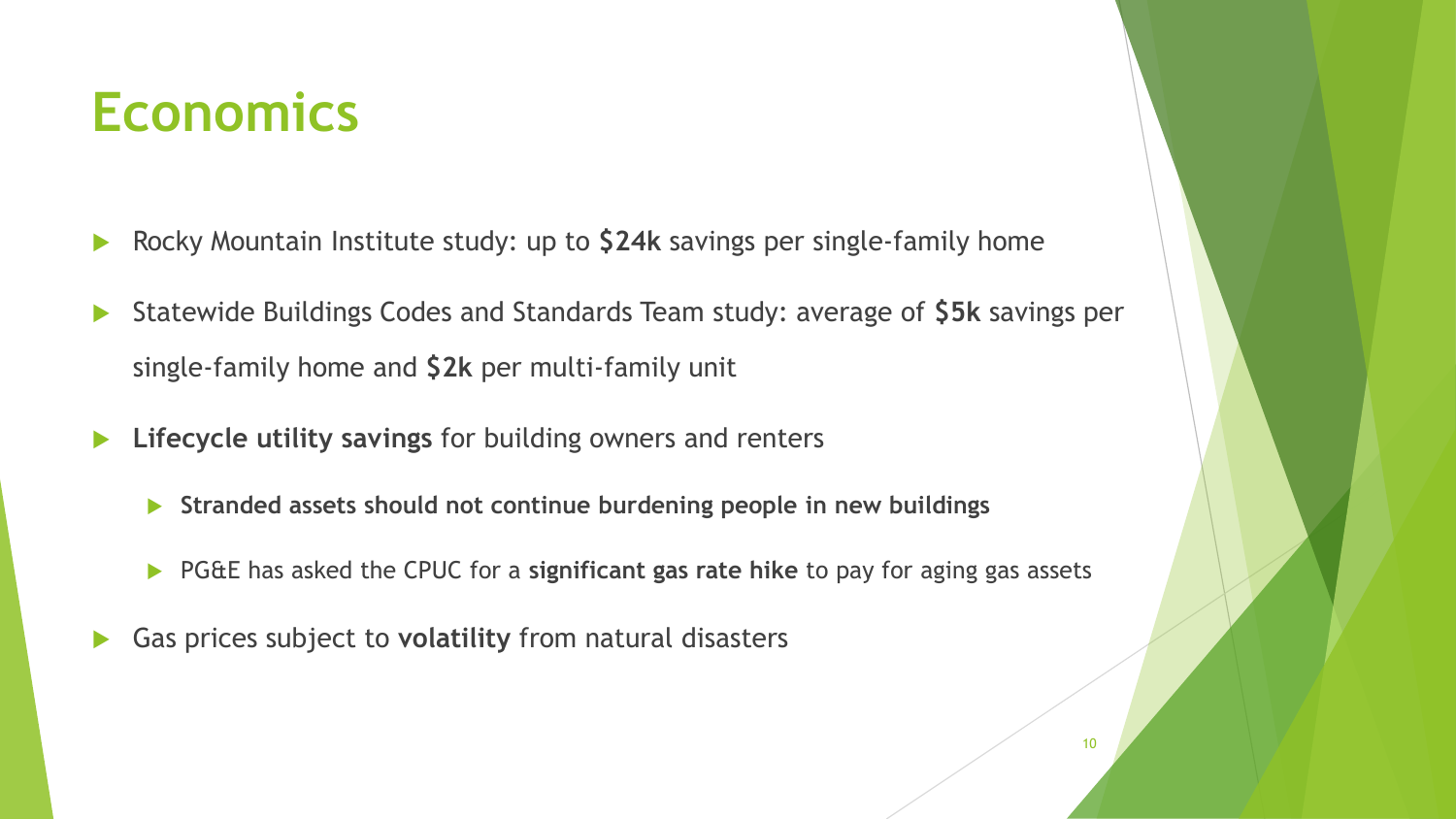### **CEC Study on Gas Prices and Demand**

*Gas Demand amidst Electrification, Energy Efficiency, and SB 100*

"[gas] cost impacts are particularly concerning for low -income consumers who are less likely to be able to afford the upfront investments required to adopt electric technologies and are more likely to be renters"

"building electrification appears to be the least -cost outcome from both an economy -wide perspective and from a customer -cost perspective"



- Gas demand decreases in the **Current Policy Reference scenario** due to energy efficiency and SB 100
- Intermediate scenarios have differing levels of building electrification
- In the High Building Electrification Scenario, remaining gas throughput in 2050 primarily serves industry

#### Figure 30: Consumer Bills in the High Building Electrification Scenario

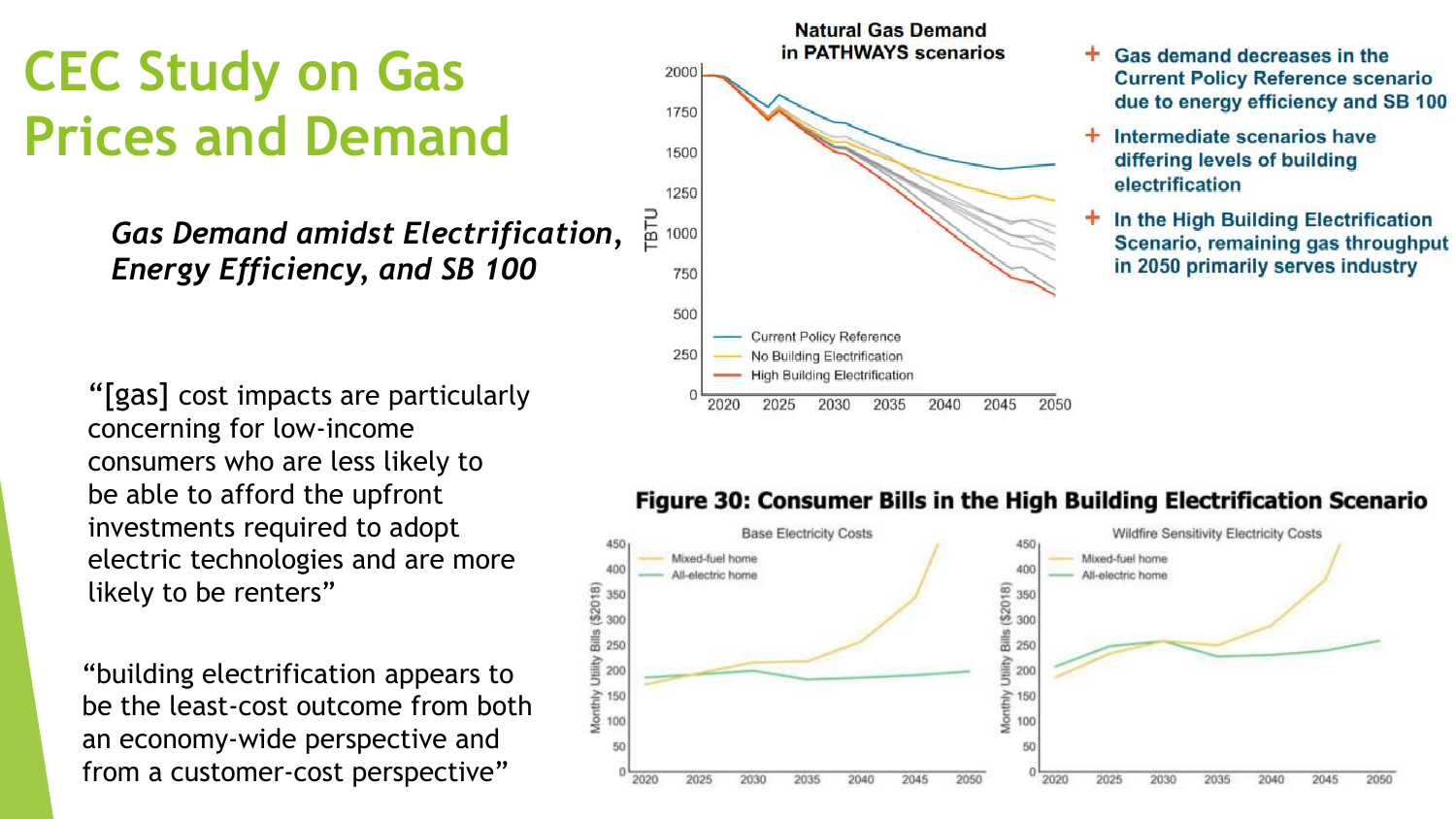#### **Roadmap: Remove Fossil Fuel from Buildings ASAP**

1.Ban, with limited exceptions, natural gas piping in all *new* buildings starting *today*.

2.Equitably electrify all *existing* buildings, prioritizing low-income and vulnerable communities, *as soon as possible*.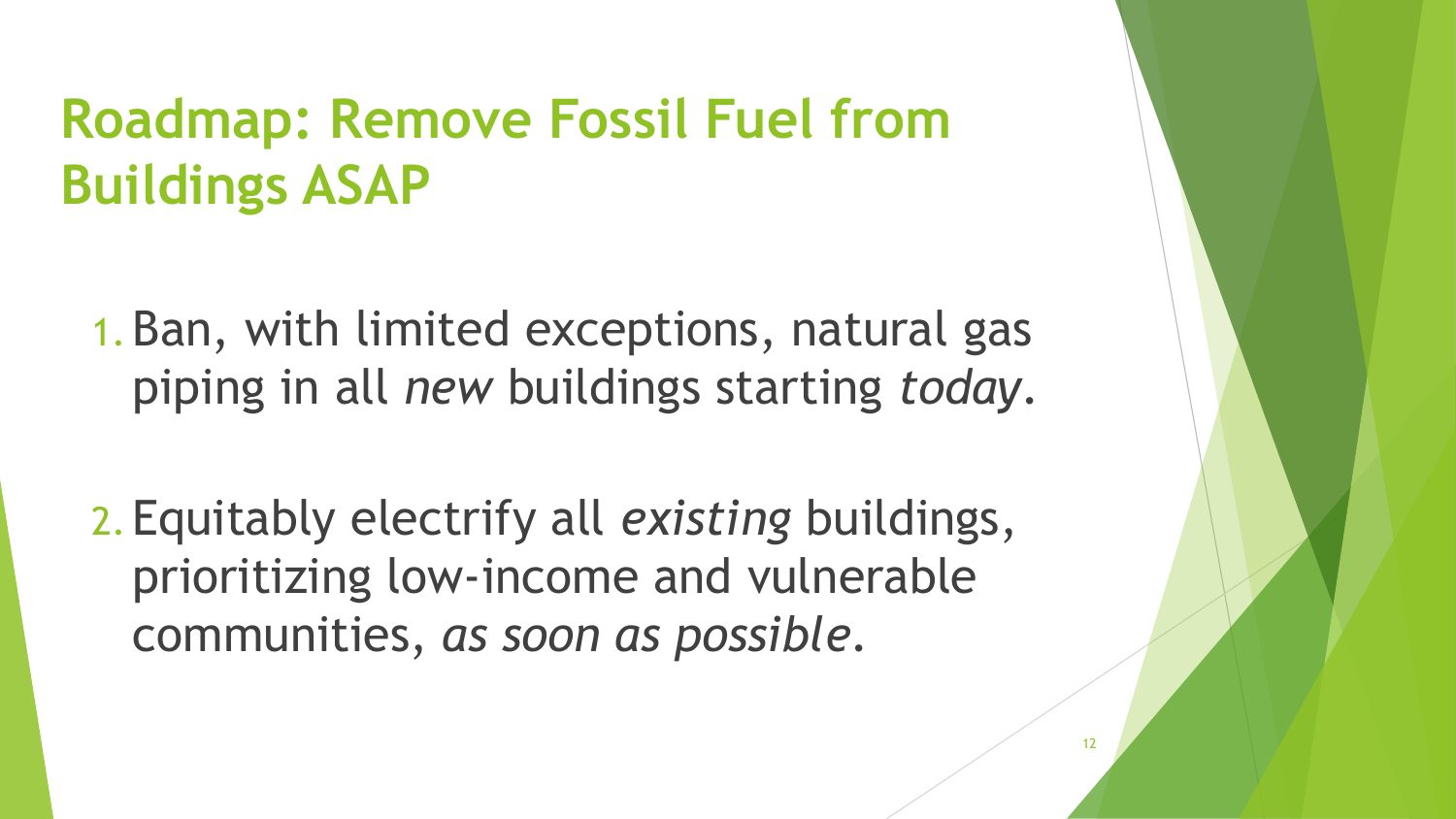#### **New Buildings (the easy part)**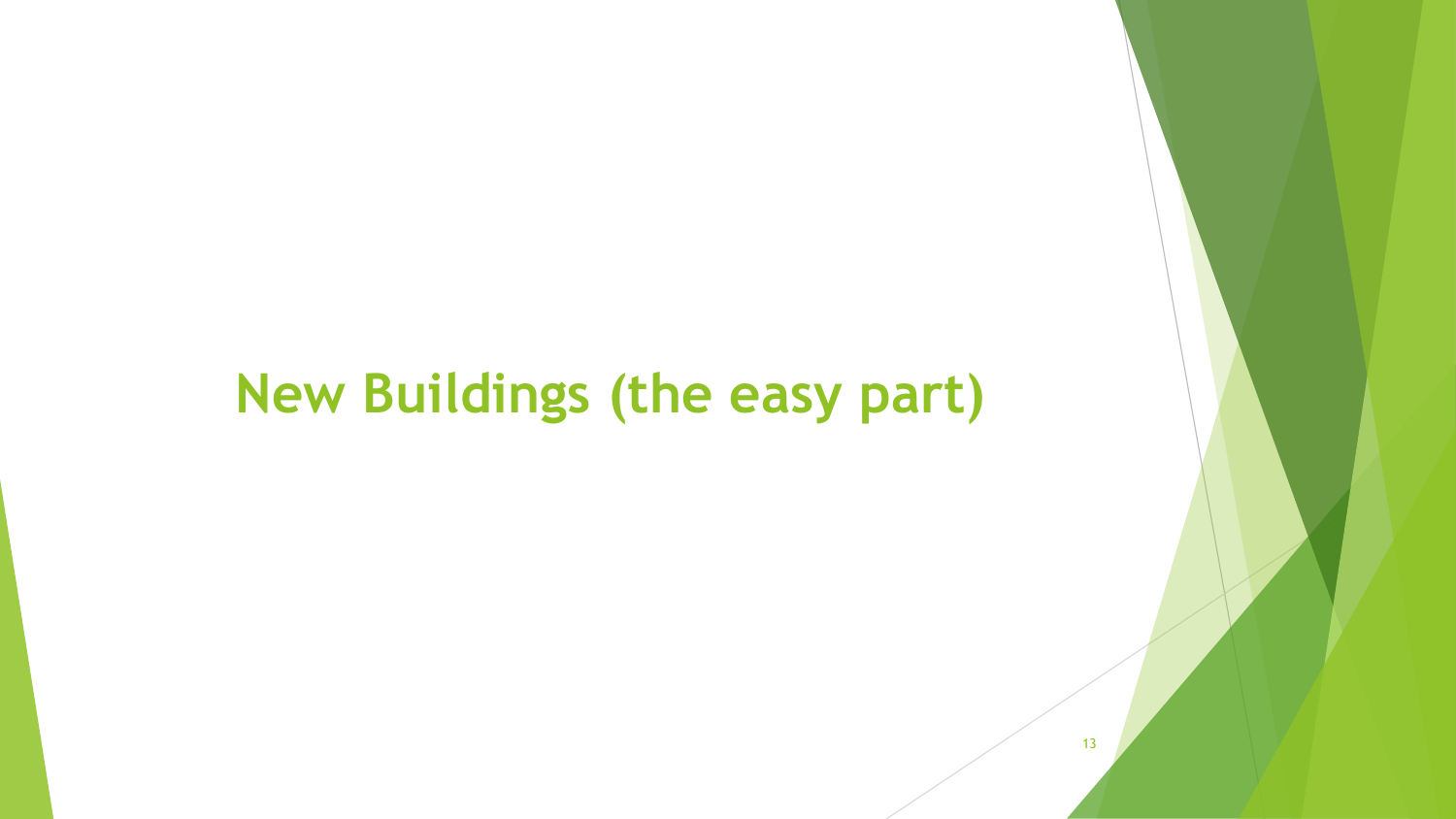#### **A. The Berkeley Gas Ban Ordinance**

- **Prohibits internal gas piping in all new buildings** that apply for entitlement after January 1, 2020
	- **Temporary Exception**: piping may extend to a limited number of systems that cannot yet be modelled in CEC software (largely moot given recent CEC updates
	- **Public Interest Exemption**: buildings with gas systems that are approved as being in the public interest
- In all cases, electric-ready requirements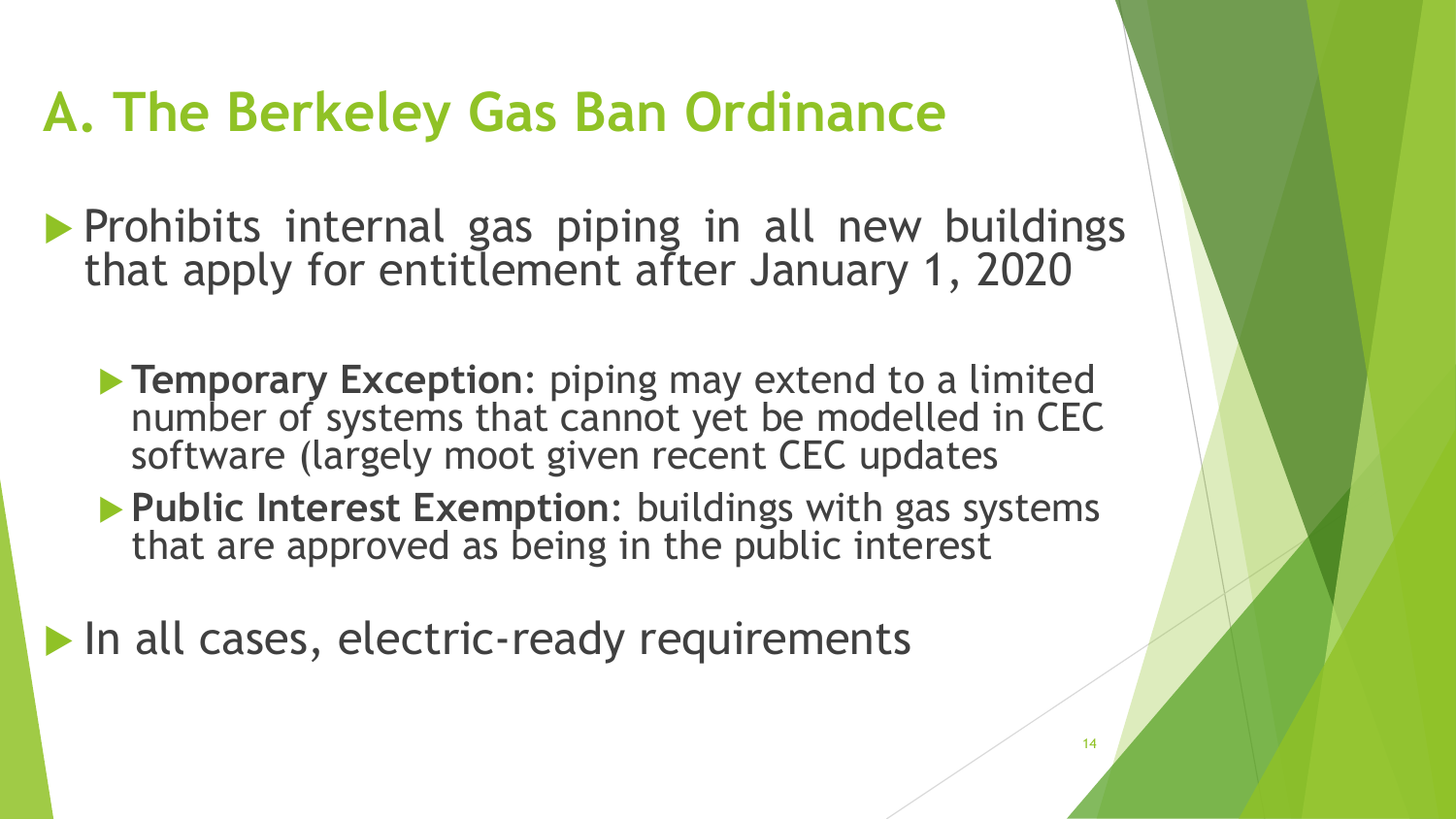## **B. Require New Mixed-fuel Buildings in the "Pipeline" to Be More Efficient + Electric-Ready**

Berkeley's energy 'reach' code

- Requires new mixed-fuel development in the construction pipeline to be:
	- ▶ 10% more efficient than code for nonresidential buildings, high-rise residential buildings, and hotel/motels
	- Meet 10 total Energy Design Rating points for single-family or low-rise residential
	- **Must be electric-ready** 
		- $\triangleright$  Require enough wiring, conduit and raceways
		- Require sufficiently sized panels and transformers for future full-building electrification 15 and 15 and 15 and 15 and 15 and 15 and 15 and 15 and 15 and 15 and 15 and 15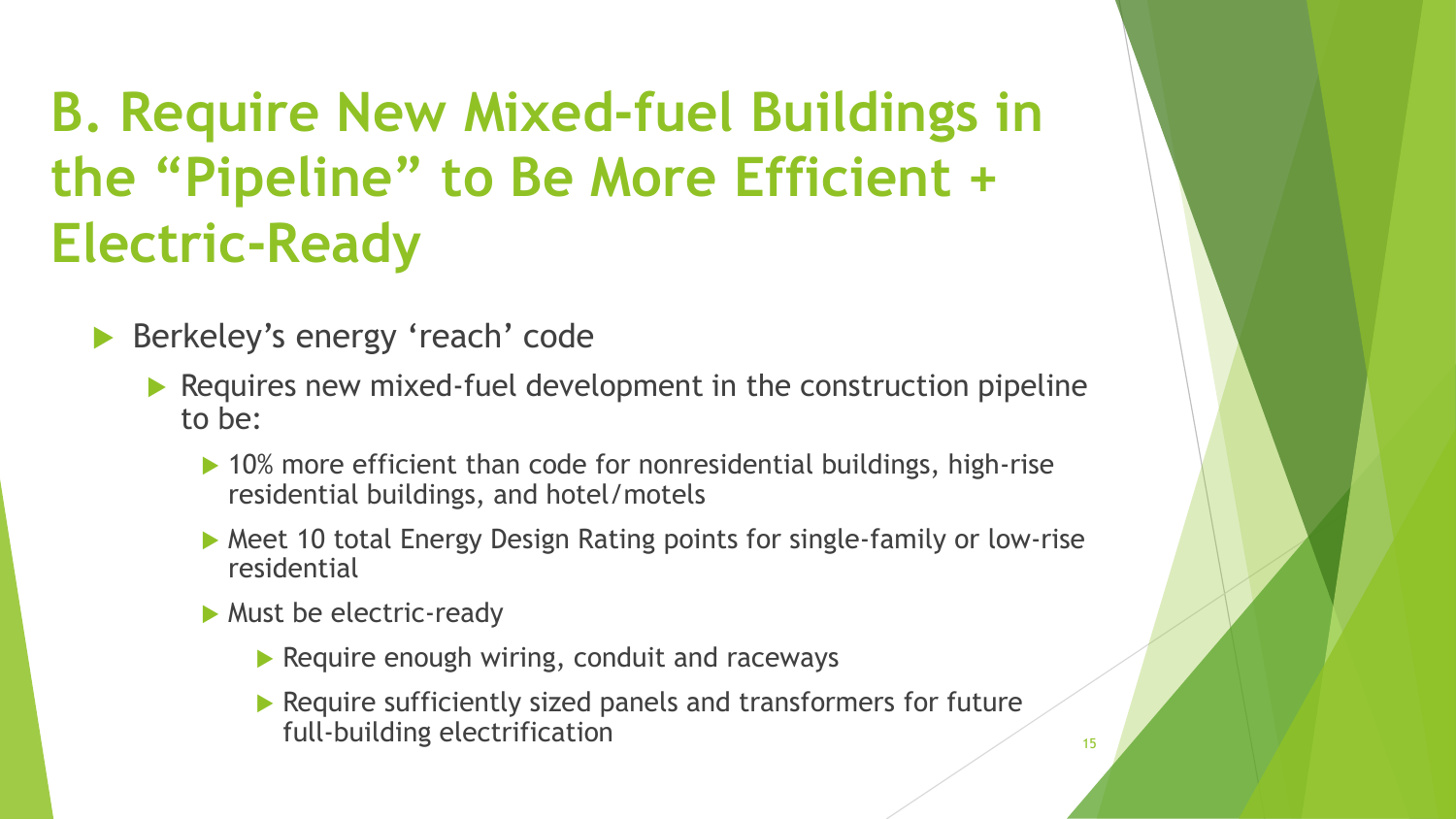## **C. Other Low-carbon / Green Building & Energy Standards**

For example:

- **Low-carbon concrete**
- ▶ Low-carbon building materials and practices
- Construction/demolition debris diversion
- **EV-readiness measures**
- ▶ Amnesty for illegally built units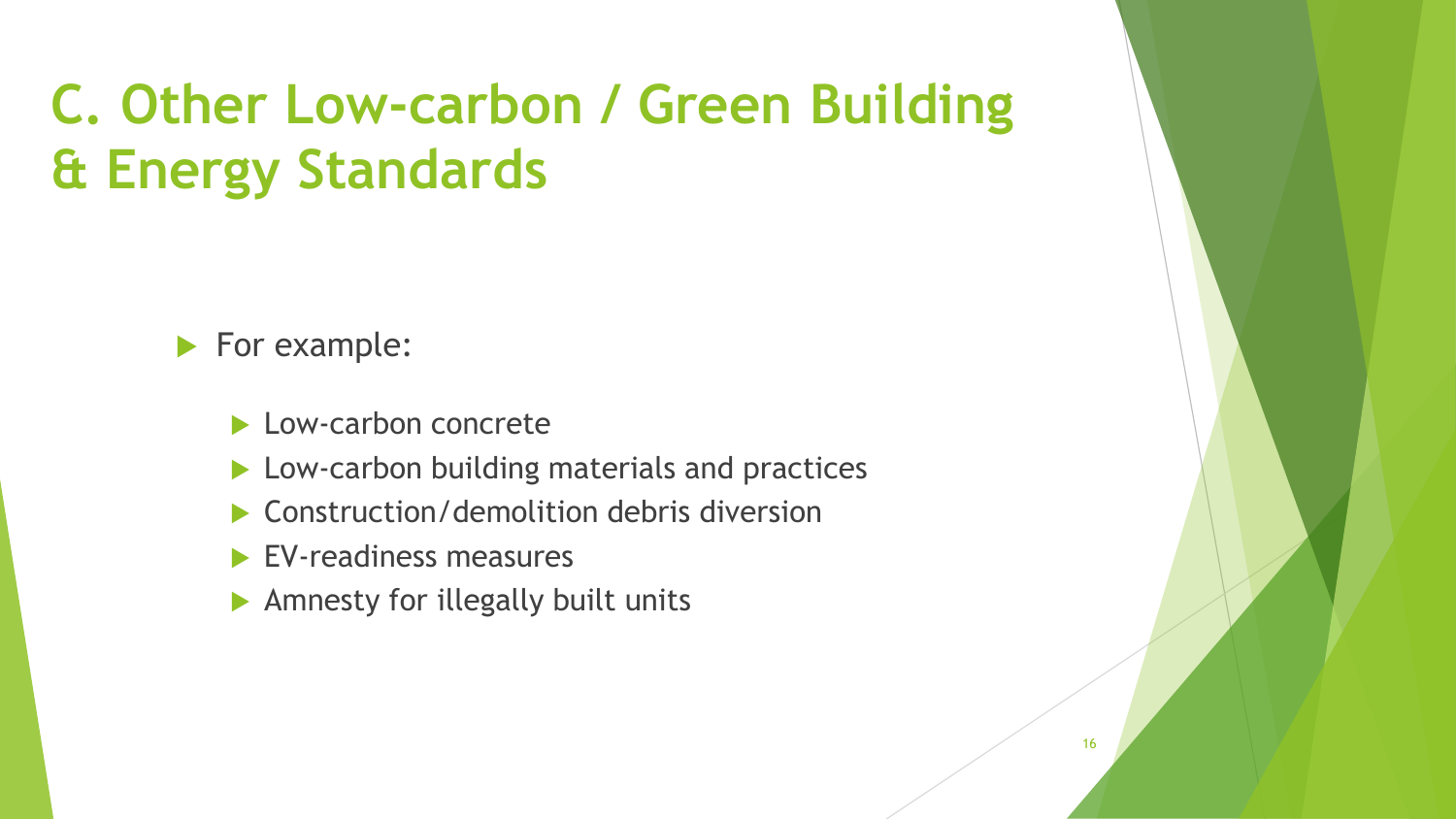#### **2. Approaches to Existing Buildings (the hard part)**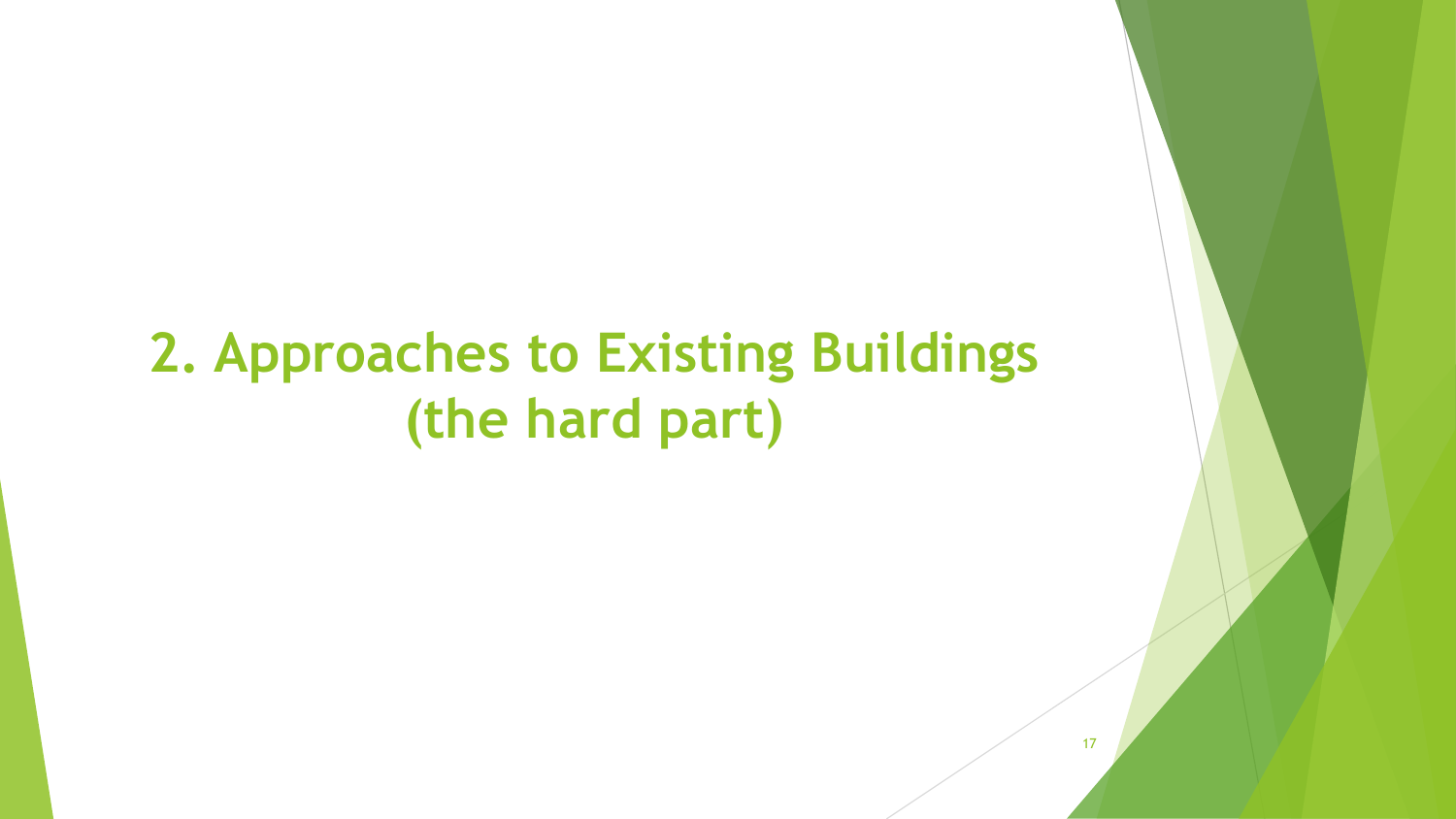#### **Local Funding/Policy Makes a Difference**

#### **A market-only approach will not work**

- ▶ Explore investing public funds (transfer taxes & bonds) for electrification of existing buildings:
- **State and regional utility-based incentives can help** 
	- ▶ CPUC's \$1 billion in energy efficiency funds can now be used for fuel substitution)
- **The federal/state government will not save us**
	- ▶ We are already nearly four years into the 12-year IPCC window.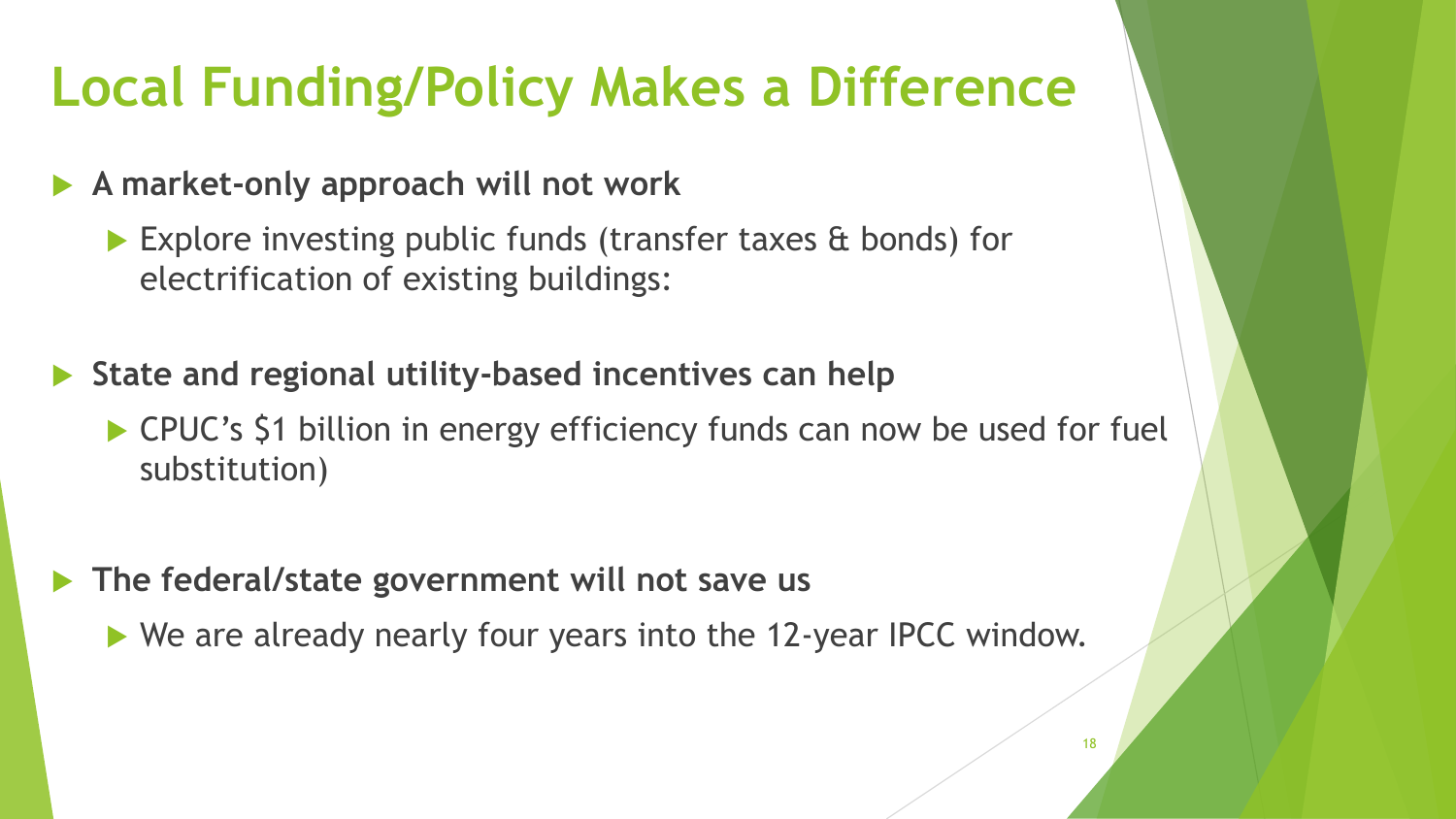#### **Other Local Incentives**

#### **Local Subsidies / Programs**

▶ Each currently lack union/local/high road jobs requirements:

- **BayRen:** \$1K for water heater; \$300 for induction; 300 for dryer
- **EBCE:** \$1k for water heaters
- **SMUD:** 3k for heating & cooling; 2.5k for water heaters; up to 2.5k bonus for **panel upgrade** and adding EV/water heater circuits.

#### **Electrify Marin:**  \$1-2k for water heaters; \$1k for central heating; \$500 for cooking; \$500 for **panel upgrade** 19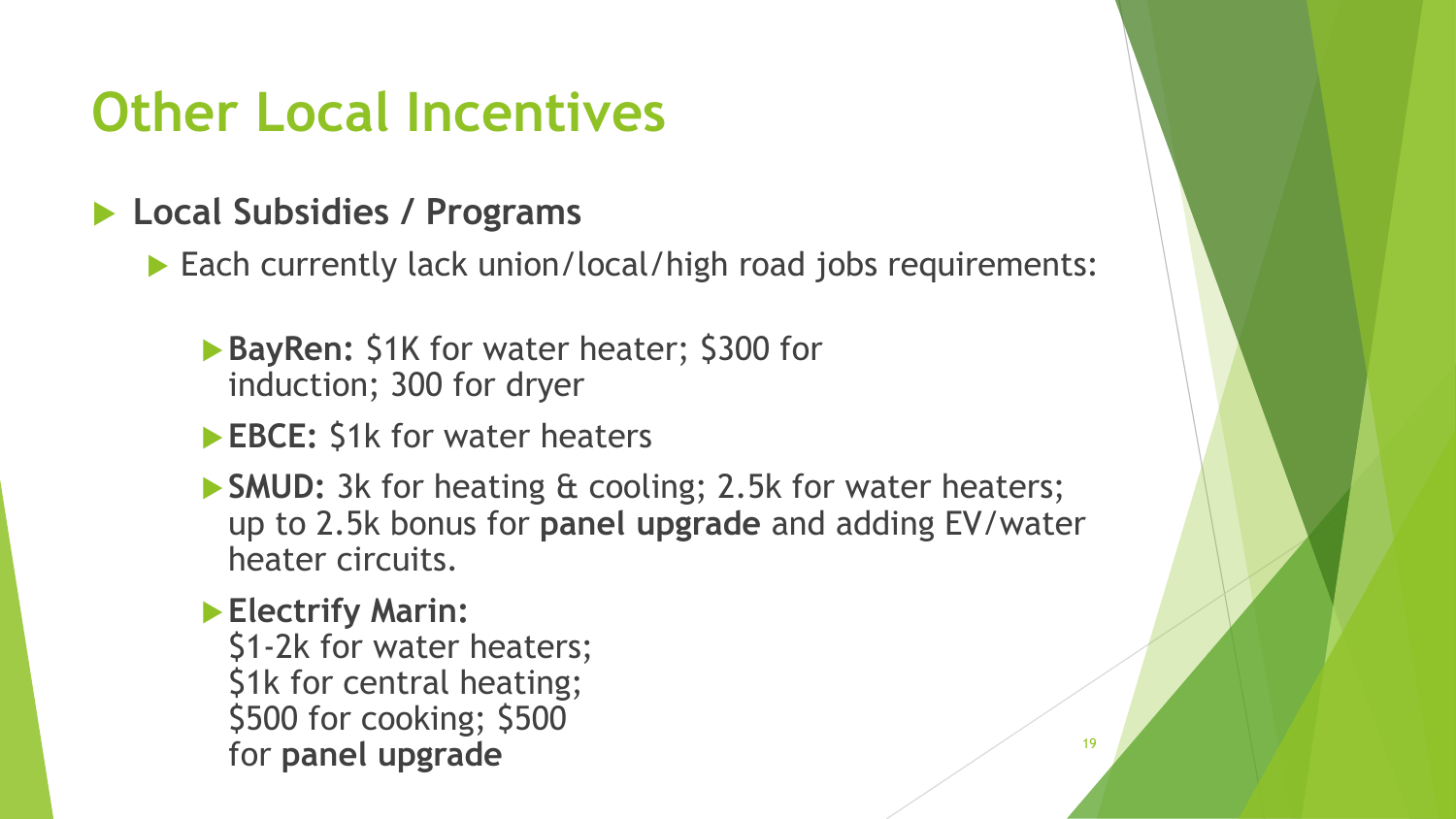#### **Evolving Berkeley Approach**

**Berkeley Measure HH Climate Equity Action Fund** (2020)

- ▶ Would have eliminated UUT tax completely for ~5,000 very low income Berkeleyans
- While raising \$2.4 million/year for equitable climate action, including electrification
- **Instead applying \$600,000 in Federal stimulus funding**
- **Building Energy Saving Ordinance** Energy Audit (Time of Listing)
	- Mandatory electrification upgrades paired with incentives
- **Existing Building Subsidy Program using transfer tax revenues and requiring local/union jobs**
- **Existing Building Retrofit Study – what segments to prioritize & how to fund**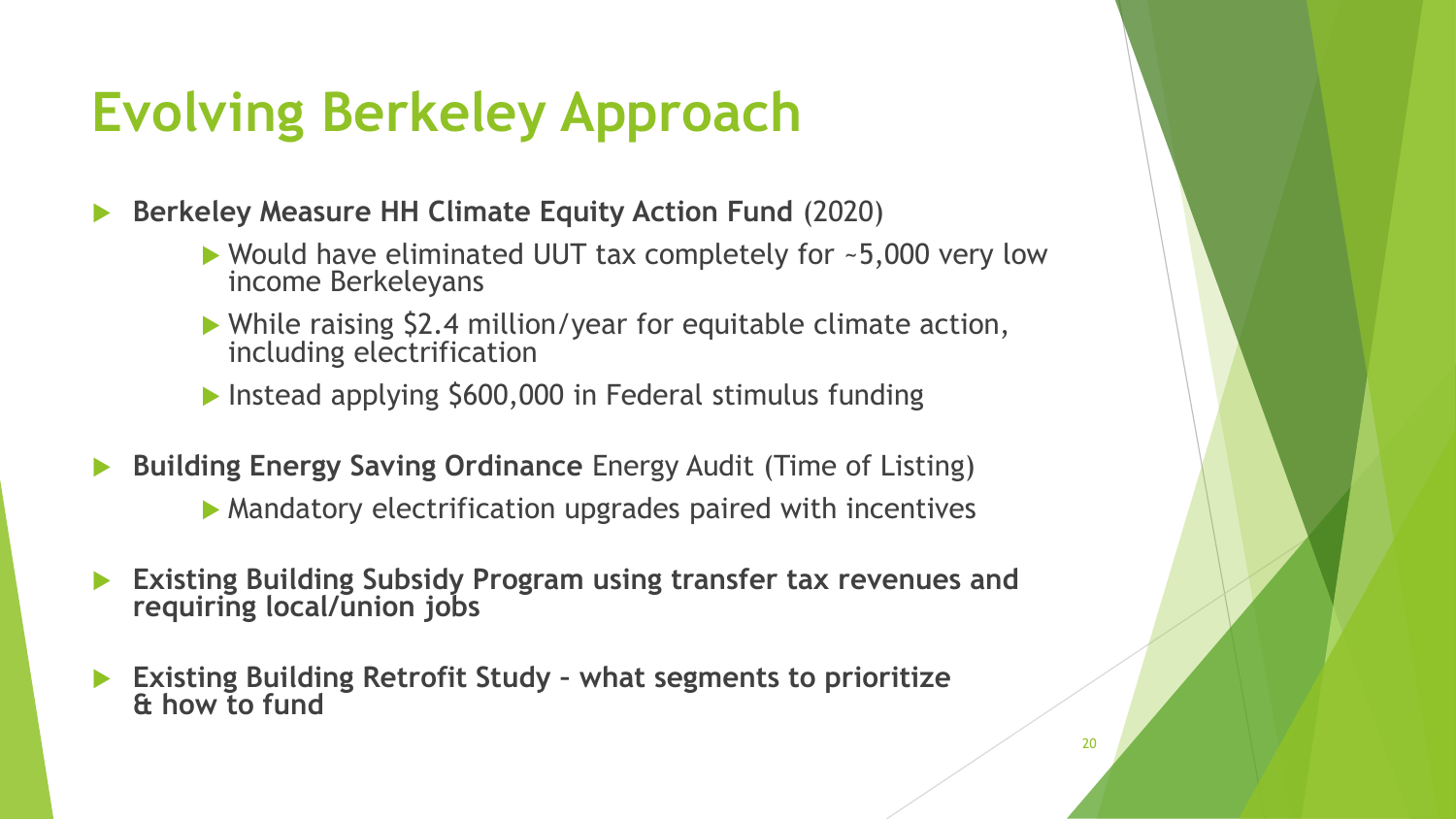## **Reducing Inequality as We Green**

#### **Environmental Justice**

- $\blacktriangleright$  Prioritize electrification retrofits, including panel upgrades, for low-income households and neighborhoods facing historic environmental injustices.
- **Renter Displacement Protections**
- **Community-Led Decision-Making**

*See 2019 Greenlining Institute Report: Equitable Building Electrification A Framework for Powering Resilient Communities*

- **Consider Equitable Repayment plans at Sale and/or On-Bill, and/or Property Tax**
- **Consider Weatherization Upgrades During Electrification**
- **Coordinate Electrification with Required Transformer/Distribution Upgrades**

21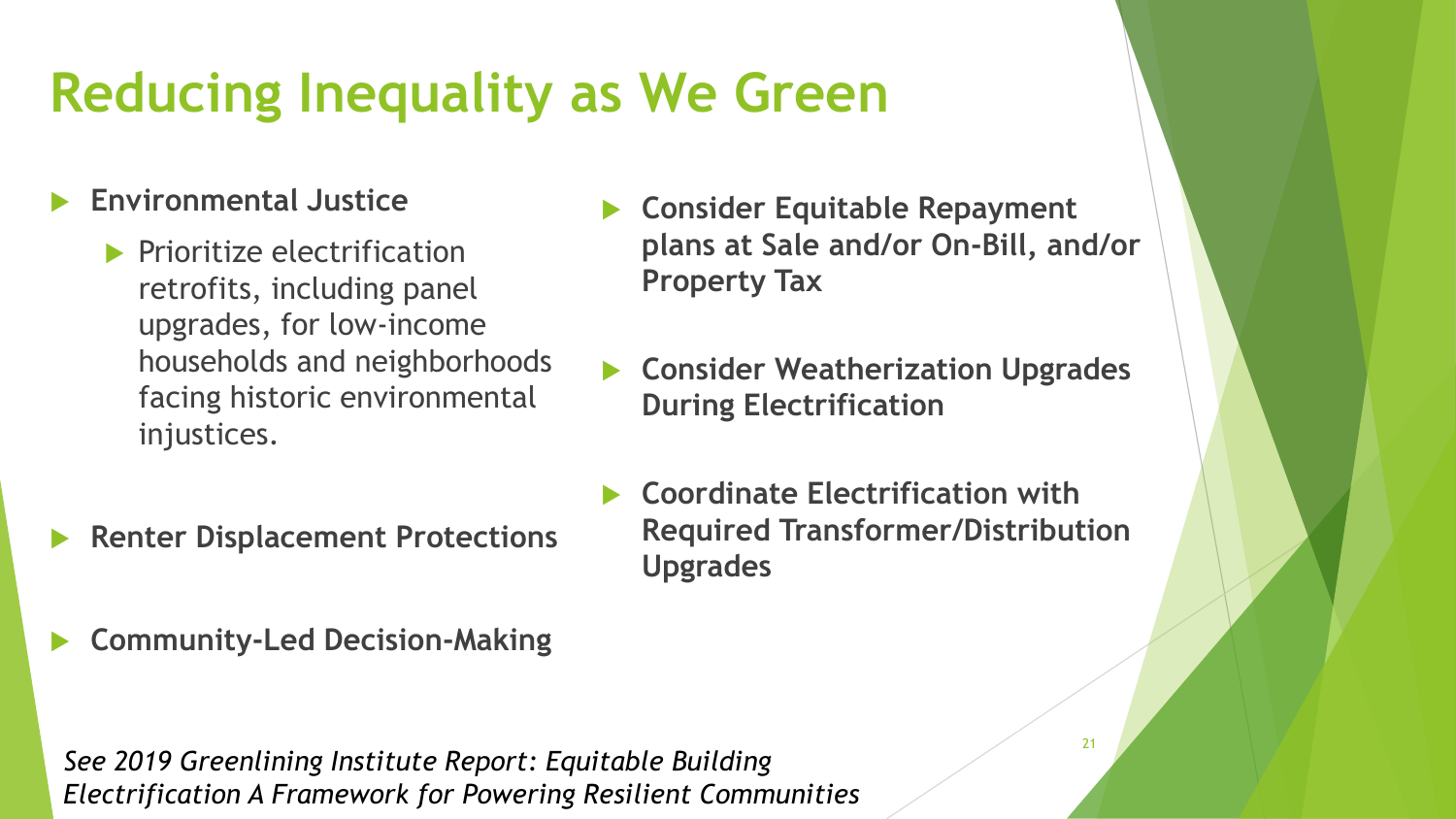# **Expanding Opportunity**

#### **Just Transition**

 Invest in workforce development and training programs for fossil fuel workers transition to electrification-related fields with wage protection.

**Centering Labor**

 Project-labor agreements: ensure living wages, pathways for including people that have been historically shut out of the building trades, prioritize local communities.

#### **2019 UCLA Luskin Center for Innovation Labor Study (statewide)**

ES Figure 2. Employment Impacts by Industry, Low and High Estimates (Average Annual)

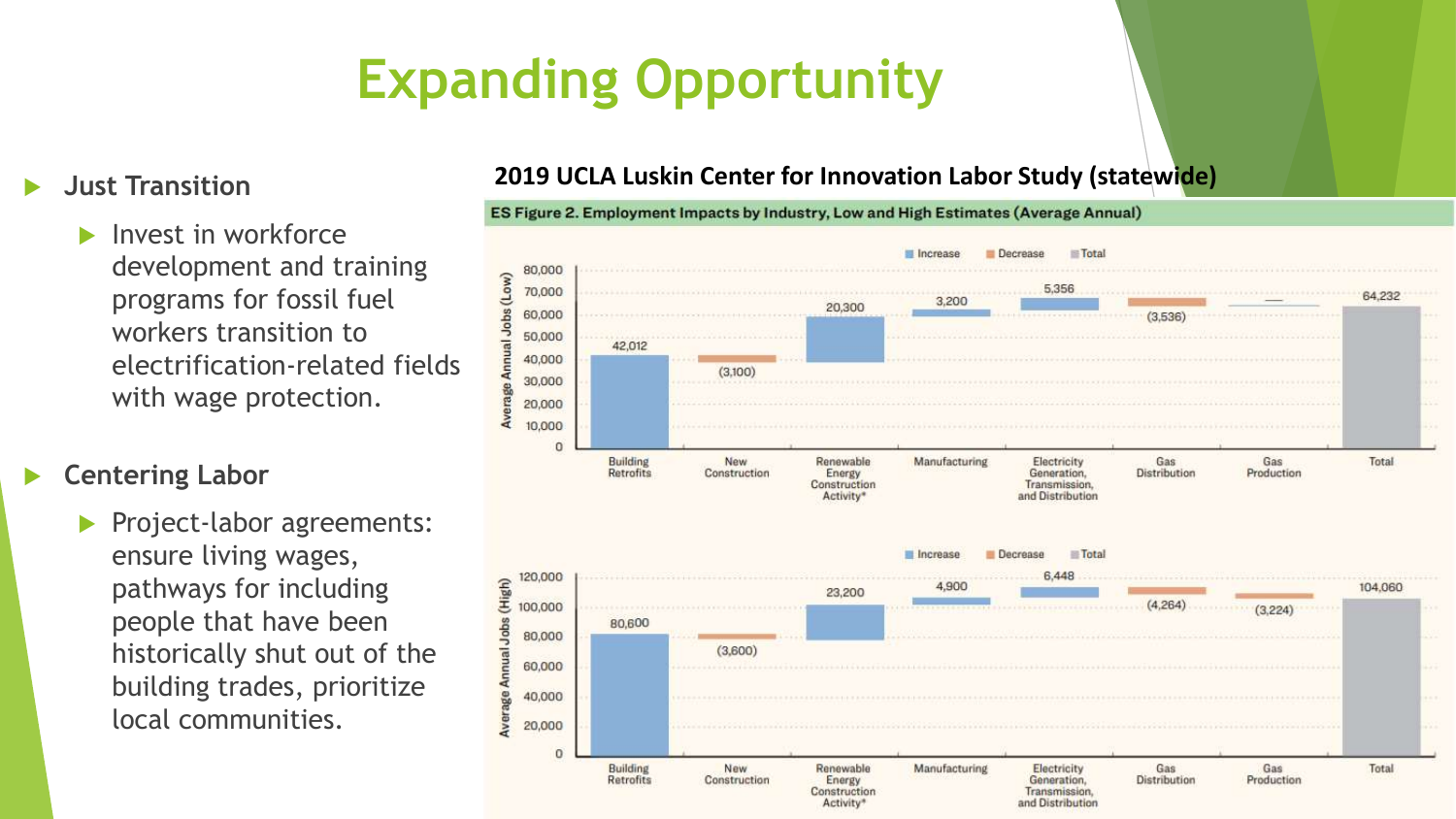## **An Emerging Coalition**

**Architects, engineers, energy consultants** 

- **Environmental justice groups**
- **Doctors**
- **Realtors**
- Business owners
- Concerned residents
- The California Energy Commission
- **D** Utilities